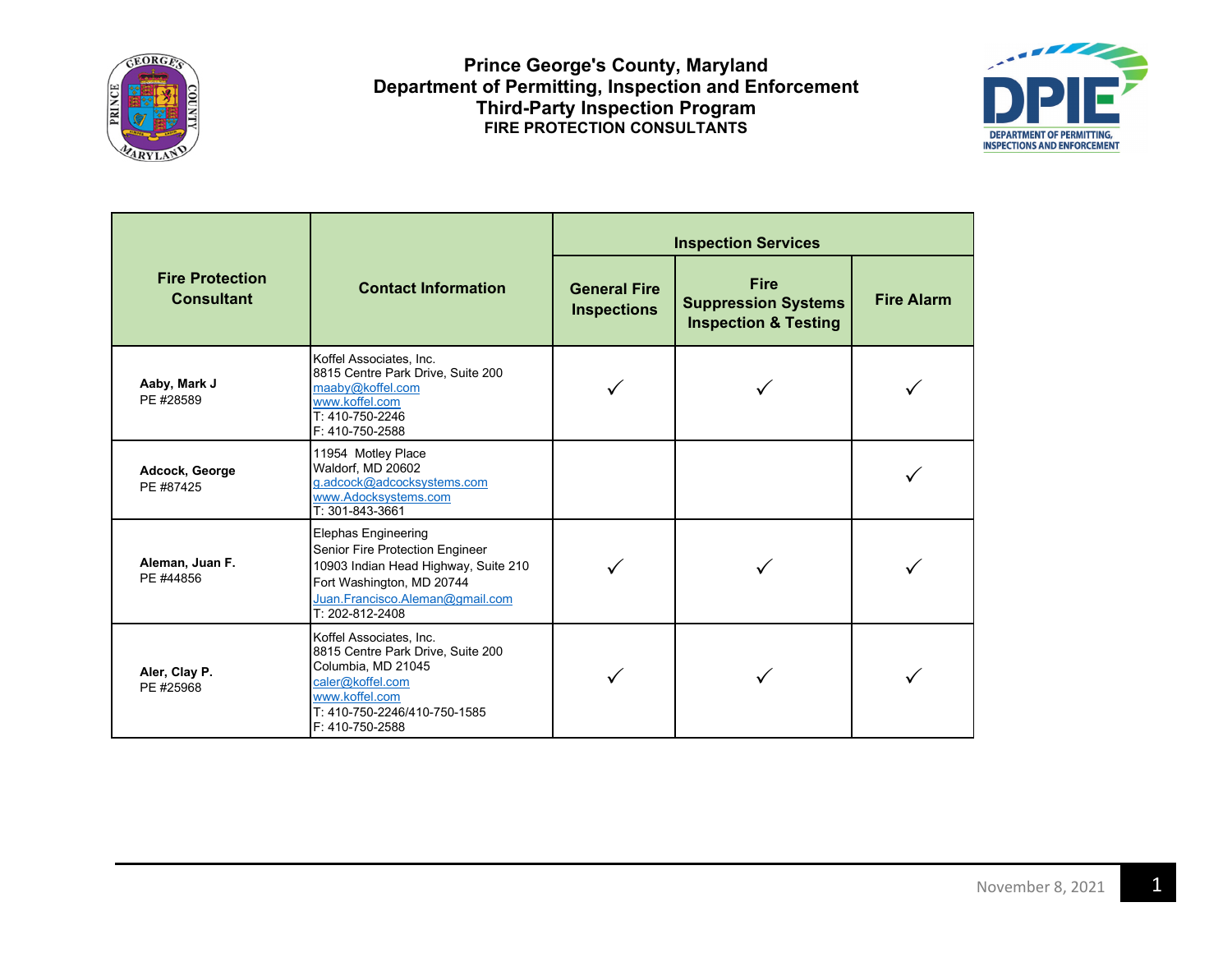



|                                             |                                                                                                                                                                         | <b>Inspection Services</b>                |                                                                              |                   |
|---------------------------------------------|-------------------------------------------------------------------------------------------------------------------------------------------------------------------------|-------------------------------------------|------------------------------------------------------------------------------|-------------------|
| <b>Fire Protection</b><br><b>Consultant</b> | <b>Contact Information</b>                                                                                                                                              | <b>General Fire</b><br><b>Inspections</b> | <b>Fire</b><br><b>Suppression Systems</b><br><b>Inspection &amp; Testing</b> | <b>Fire Alarm</b> |
| Allen, William H.<br>PE #12491              | Allen & Shariff Corporation<br>7061 Deepage Drive<br>Columbia, MD 21045<br>whallen@mac.com<br>www.AllenShariff.com<br>T: 410-381-7100<br>F: 410-381-7110                |                                           |                                                                              |                   |
| Arvin, Richard M.<br>PE #41841              | Annapolis Fire & Life Safety Engineering<br>508 Kanasala Drive<br>Annapolis, MD 21401<br>rickarvinpe@yahoo.com<br>T: 443-336-9613                                       |                                           |                                                                              |                   |
| Brimmer, Kirk T.<br>PE #30304               | 321 Fairfield Drive<br>Severn, MD 21144<br>brimmerengr@msn.com<br>T: 410-271-7291<br>F: 410-551-0972                                                                    |                                           |                                                                              |                   |
| Campbell, John D.<br>PE #30280              | <b>Telgian Corporation</b><br>12250 Weber Hill Road, Suite 130<br>St. Louis, MO 63127<br>jcampbell@telgian.com<br>www.telgian.com<br>T: 314-849-3001<br>F: 314-849-3011 |                                           |                                                                              |                   |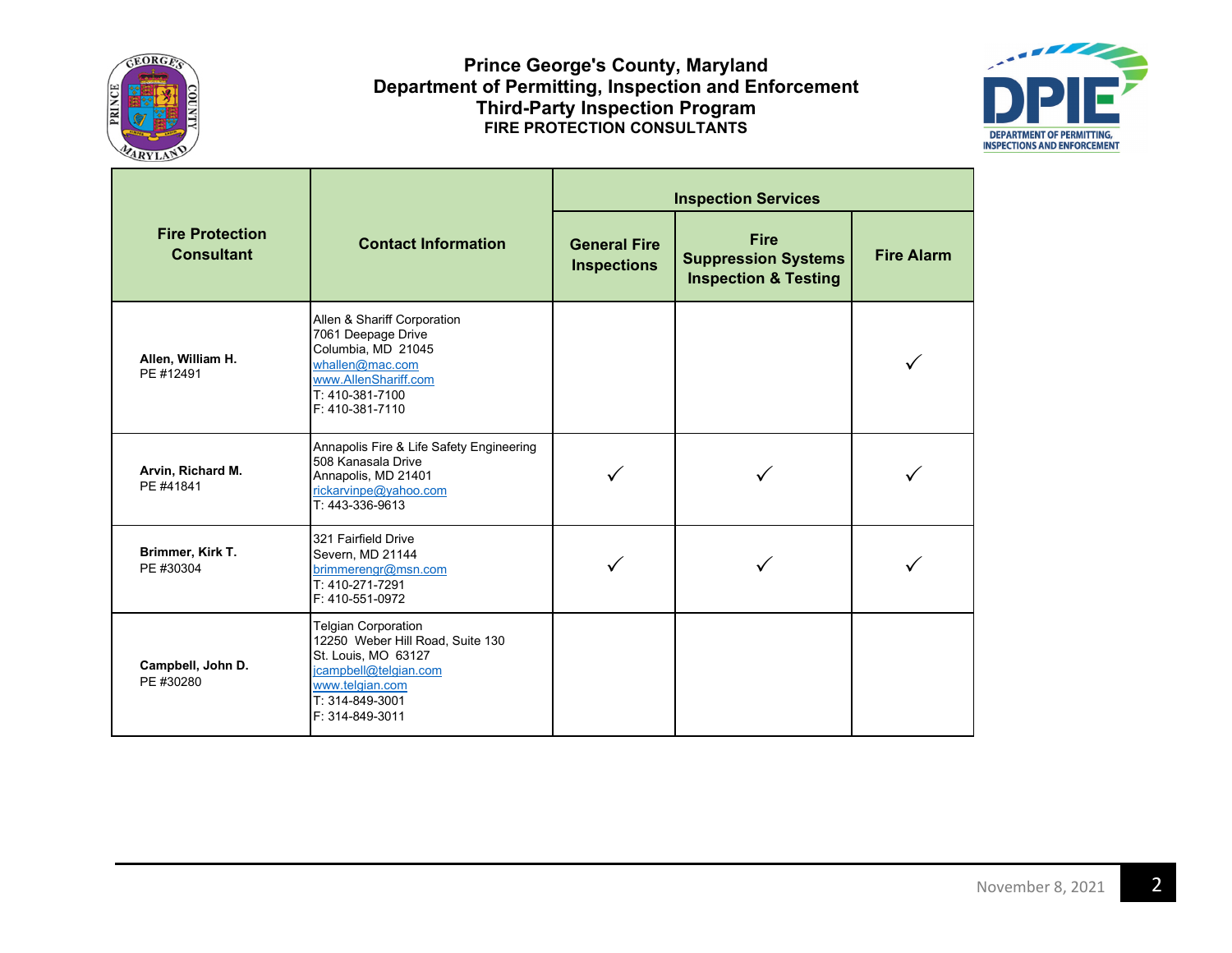



|                                                                                 |                                                                                                                                                                                       | <b>Inspection Services</b>                |                                                                              |                                                        |
|---------------------------------------------------------------------------------|---------------------------------------------------------------------------------------------------------------------------------------------------------------------------------------|-------------------------------------------|------------------------------------------------------------------------------|--------------------------------------------------------|
| <b>Fire Protection</b><br><b>Consultant</b>                                     | <b>Contact Information</b>                                                                                                                                                            | <b>General Fire</b><br><b>Inspections</b> | <b>Fire</b><br><b>Suppression Systems</b><br><b>Inspection &amp; Testing</b> | <b>Fire Alarm</b>                                      |
| Campbell, Kina A.<br>PE #38343                                                  | Koffel Associates, Inc.<br>8815 Centre Park Drive, Suite 200<br>Columbia, MD 21045<br>kcampbell@koffel.com<br>www.koffel.com<br>D: 410-794-1580<br>T: 410-750-2246<br>F: 410-750-2588 |                                           |                                                                              |                                                        |
| Carnes, L. Terry<br>PE #13313                                                   | Consulting Engineers, Contractors,<br>Architects (CECA)<br>9901 Business Parkway, Suite H<br>Lanham, MD 20706<br>tcarnes@cecallc.com                                                  |                                           |                                                                              | Smoke<br>Control &<br>Detection<br><b>Systems Only</b> |
| Casey, Benjamin D<br>PE #37950                                                  | Codex Engineering, LLC<br>7812 Tilbury Street, Suite 16<br>Bethesda, MD 20814<br>T: 202-470-4816                                                                                      |                                           |                                                                              |                                                        |
| <b>Cates, Melvin Wayne</b><br>CFPS Certification #3575<br>Nicet Level IV #99608 | Integrity Fire Protection Service, Inc.<br>13678 Samhill Drive<br>Mt. Airy, MD 21771<br>wanye@integrity-fps.com<br>T: 301-509-2272<br>F: 301-948-6077                                 |                                           |                                                                              |                                                        |
| Chan, Cheuk Kei<br>PE #33443                                                    | <b>ACS Consulting, LLC</b><br>11701 Bovelder Court<br>Laurel, MD 20708<br>Swu.acs@comcast.net<br>T: 301-419-2538<br>F: 301-210-4597                                                   |                                           |                                                                              |                                                        |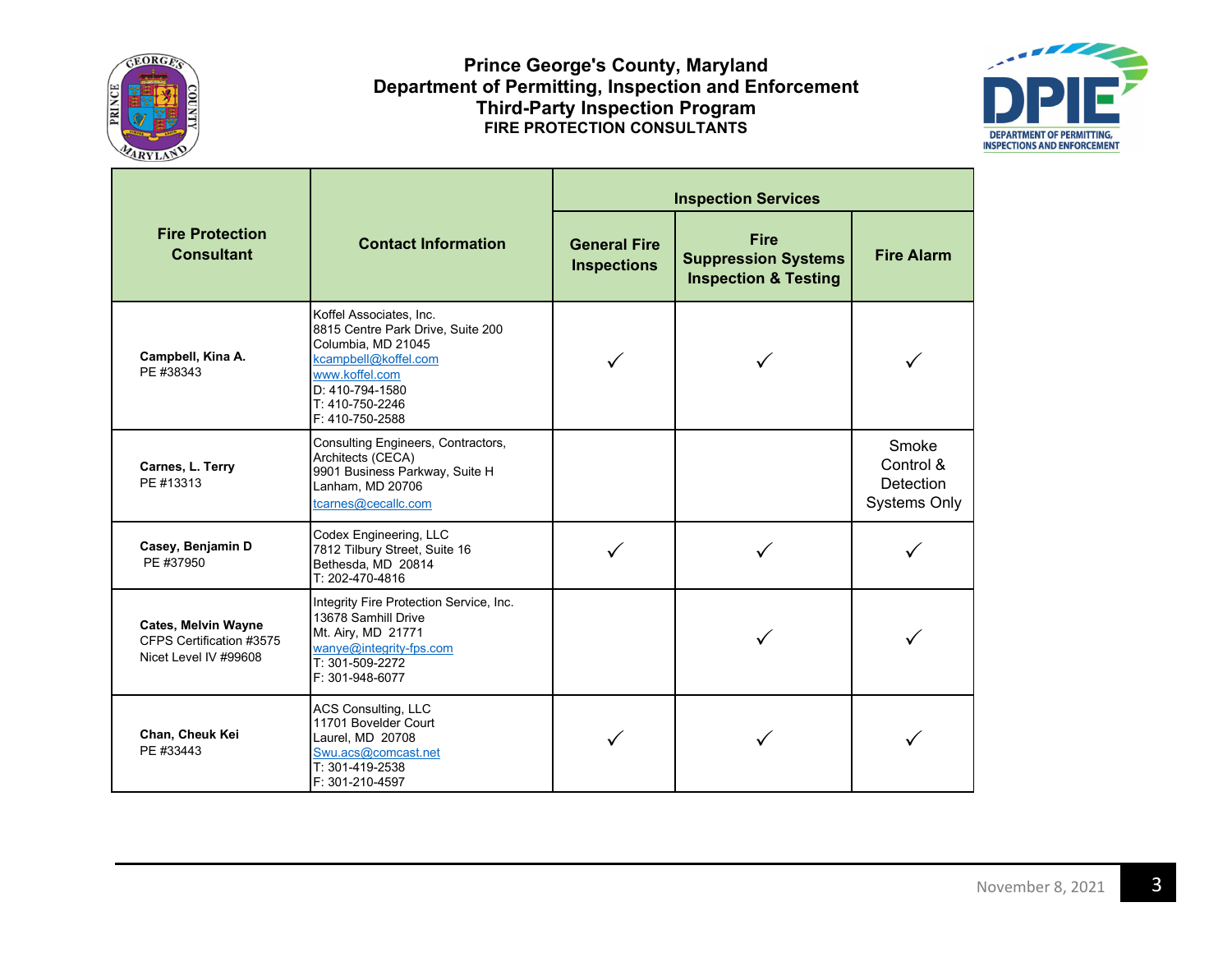



|                                                 |                                                                                                                                                                                | <b>Inspection Services</b>                |                                                                              |                   |
|-------------------------------------------------|--------------------------------------------------------------------------------------------------------------------------------------------------------------------------------|-------------------------------------------|------------------------------------------------------------------------------|-------------------|
| <b>Fire Protection</b><br><b>Consultant</b>     | <b>Contact Information</b>                                                                                                                                                     | <b>General Fire</b><br><b>Inspections</b> | <b>Fire</b><br><b>Suppression Systems</b><br><b>Inspection &amp; Testing</b> | <b>Fire Alarm</b> |
| Clark, J. Christopher<br>Nicet Level III #80592 | Castle Sprinkler and Alarm, Inc.<br>5114 College Avenue<br>College Park, MD 20740<br>T: 301-927-7300<br>F: 240-487-0120                                                        |                                           |                                                                              |                   |
| Cohen, Stanley<br><b>CFPS #2777</b>             | Independent Consultants & Engineers, Inc.<br>228 East Padonia Road<br>Timonium, MD 21093<br>stan@drdirt-ice.com<br>T: 202-438-3509<br>F: 240-487-0120                          |                                           |                                                                              |                   |
| Dempsey, Mark<br>PE #17836                      | <b>KPT Engineering</b><br>P.O. Box 224, 10325 Kensington Parkway<br>Kensington, MD 20895-0224<br>kptengcorp@aol.com<br>T: 301-351-9196                                         |                                           |                                                                              |                   |
| Denhardt, John A.<br>PE #18545                  | Strickland Fire Protection, Inc.<br>5113 Berwyn Road<br>College Park, MD 20740<br>jdenhardt@stricklandfire.com<br>www.stricklandfire.com<br>T: 301-474-1136<br>F: 301-474-2441 |                                           |                                                                              |                   |
| Derr, Kevin L.<br>PE #32129                     | DVR Consulting, LLC<br>2466 Jostaberry Way<br>Odenton, MD 21113<br>kderr@dvrconsulting.com<br>www.dvrconsulting.com<br>T: 410-695-1852                                         |                                           |                                                                              |                   |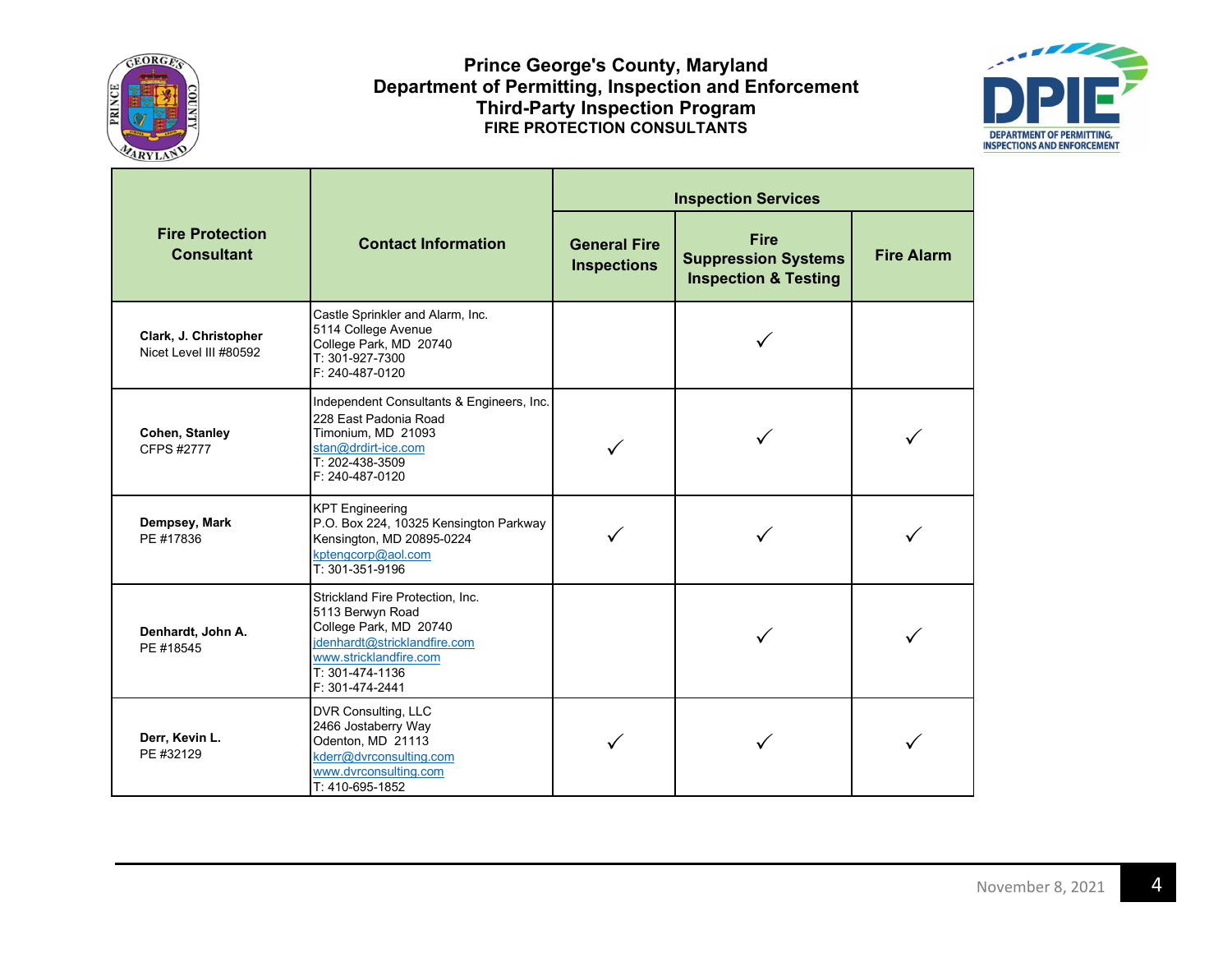



|                                             |                                                                                                                                                            | <b>Inspection Services</b>                |                                                                              |                   |
|---------------------------------------------|------------------------------------------------------------------------------------------------------------------------------------------------------------|-------------------------------------------|------------------------------------------------------------------------------|-------------------|
| <b>Fire Protection</b><br><b>Consultant</b> | <b>Contact Information</b>                                                                                                                                 | <b>General Fire</b><br><b>Inspections</b> | <b>Fire</b><br><b>Suppression Systems</b><br><b>Inspection &amp; Testing</b> | <b>Fire Alarm</b> |
| Derr, Michael K.<br>PE #30953               | Jensen Hughes<br>3610 Commerce Drive, Suite 817<br>Baltimore, MD 21227<br>mderr@jensenhughes.com<br>www.jensenhughes.com<br>Cell: 703-930-0918             |                                           |                                                                              |                   |
| Devlin, John F.<br>PE #22183                | Aon Company<br>6305 Ivy Lane, Suite 220<br>Greenbelt, MD 20770<br>John Devlin@schirmereng.com<br>www.schirmereng.com<br>T: 301-220-1212<br>F: 301-220-2256 |                                           |                                                                              |                   |
| Donnelly, Steven C.<br>PE #28445            | <b>CORE Engineers Consulting Group</b><br>5171 MacArthur Blvd, Suite 200, NW<br>Washington, DC 20016<br>T: 202-464-4646                                    |                                           |                                                                              |                   |
| Dotts, Ray<br>Nicet Level IV #85895         | TVA Fire & Life Safety<br>45550 Commerce Center Drive<br>Plymouth, MI 48170<br>rdotts@tvafiresafety.com<br>T: 734-781-9830<br>F: 734-738-1112              |                                           |                                                                              |                   |
| Dupuis, Anthony W.<br>Nicet Level IV #77346 | <b>SODU Fire and Construction</b><br>176 Peyton Road<br>York, PA 17403<br>awdupuis@outlook.com<br>T: 717-845-3957<br>C: 443-822-3895                       |                                           |                                                                              |                   |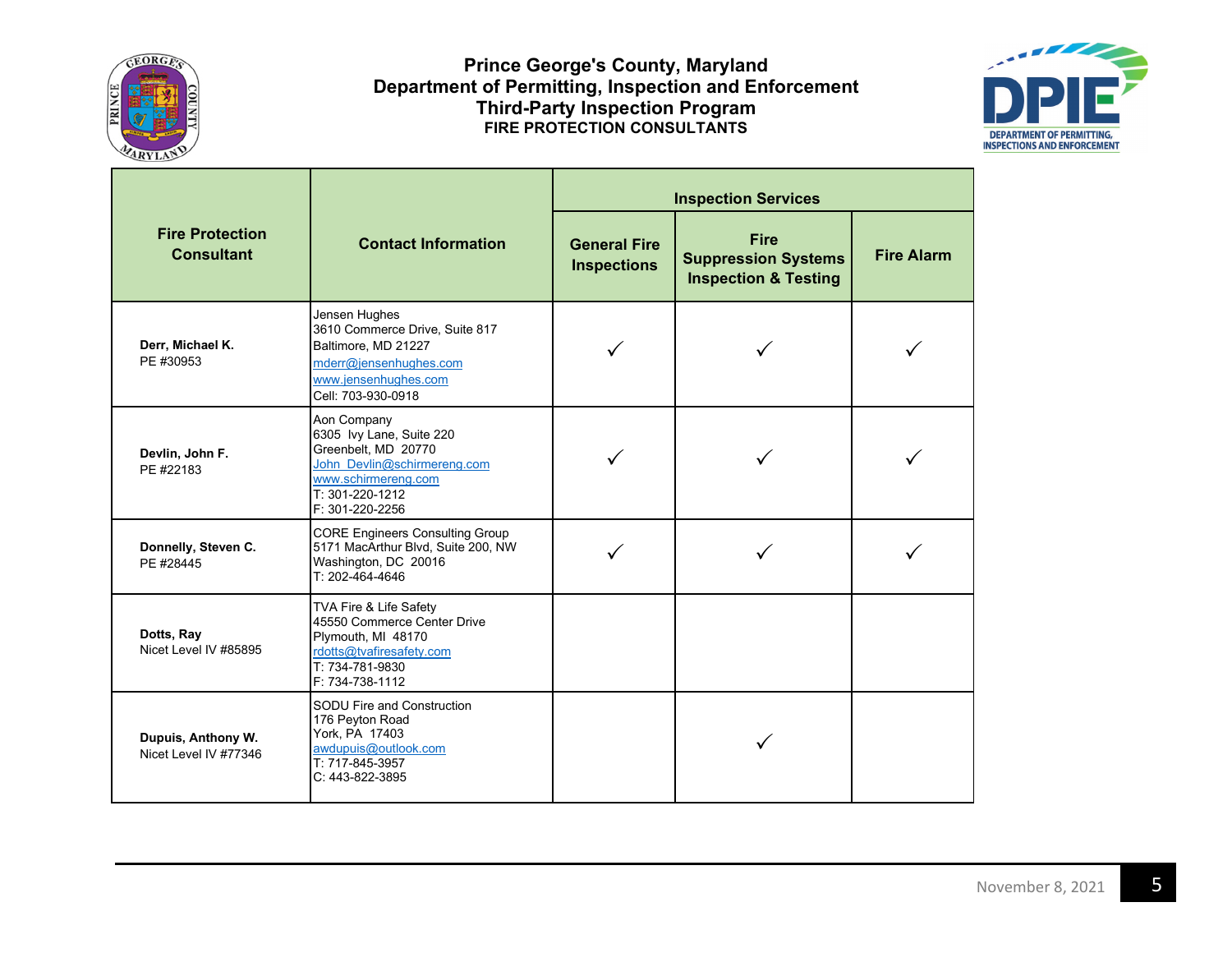



|                                                                            |                                                                                                                                                          | <b>Inspection Services</b>                |                                                                              |                   |
|----------------------------------------------------------------------------|----------------------------------------------------------------------------------------------------------------------------------------------------------|-------------------------------------------|------------------------------------------------------------------------------|-------------------|
| <b>Fire Protection</b><br><b>Consultant</b>                                | <b>Contact Information</b>                                                                                                                               | <b>General Fire</b><br><b>Inspections</b> | <b>Fire</b><br><b>Suppression Systems</b><br><b>Inspection &amp; Testing</b> | <b>Fire Alarm</b> |
| Earle, John R.<br>CFPS Certification #3913<br>Nicet Level II & III #110461 | Fire System Consulting Plus<br>5511 Gloucester Street<br>Churchton, MD 20733<br>randy@fscp.us<br>www.fscp.us<br>T: 410-867-8717<br>F: 410-867-9591       |                                           |                                                                              |                   |
| <b>Fennell, Francis</b><br>CFPS Certification #1277                        | 238 Bayard Road<br>Lothian, MD 20711<br>fxfenn@aol.com<br>T: 443-534-2907                                                                                |                                           |                                                                              |                   |
| Ferreira, Michael J.<br>PE #22428                                          | Jensen Hughes<br>3610 Commerce Drive, Suite 817<br>Baltimore, MD 21227<br>mferreira@haifire.com<br>www.haifire.com<br>T: 410-737-8677<br>F: 410-737-8688 |                                           |                                                                              |                   |
| Fraczkowski, Edward M.<br>PE #21768                                        | <b>EBL Fire Engineering</b><br>8005 Harford Road<br>Baltimore, MD 21234-5701<br>emf@eblengineers.com<br>www.eblengineers.com<br>T: 410-668-8000          |                                           |                                                                              |                   |
| Gagnon, Robert M.<br>PE #19875                                             | Gagnon Engineering<br>2660 Daisy Road<br>Woodbine, MD 21797<br>robtgagnon@aol.com<br>T: 410-442-1600<br>F: 410-489-0140                                  |                                           |                                                                              |                   |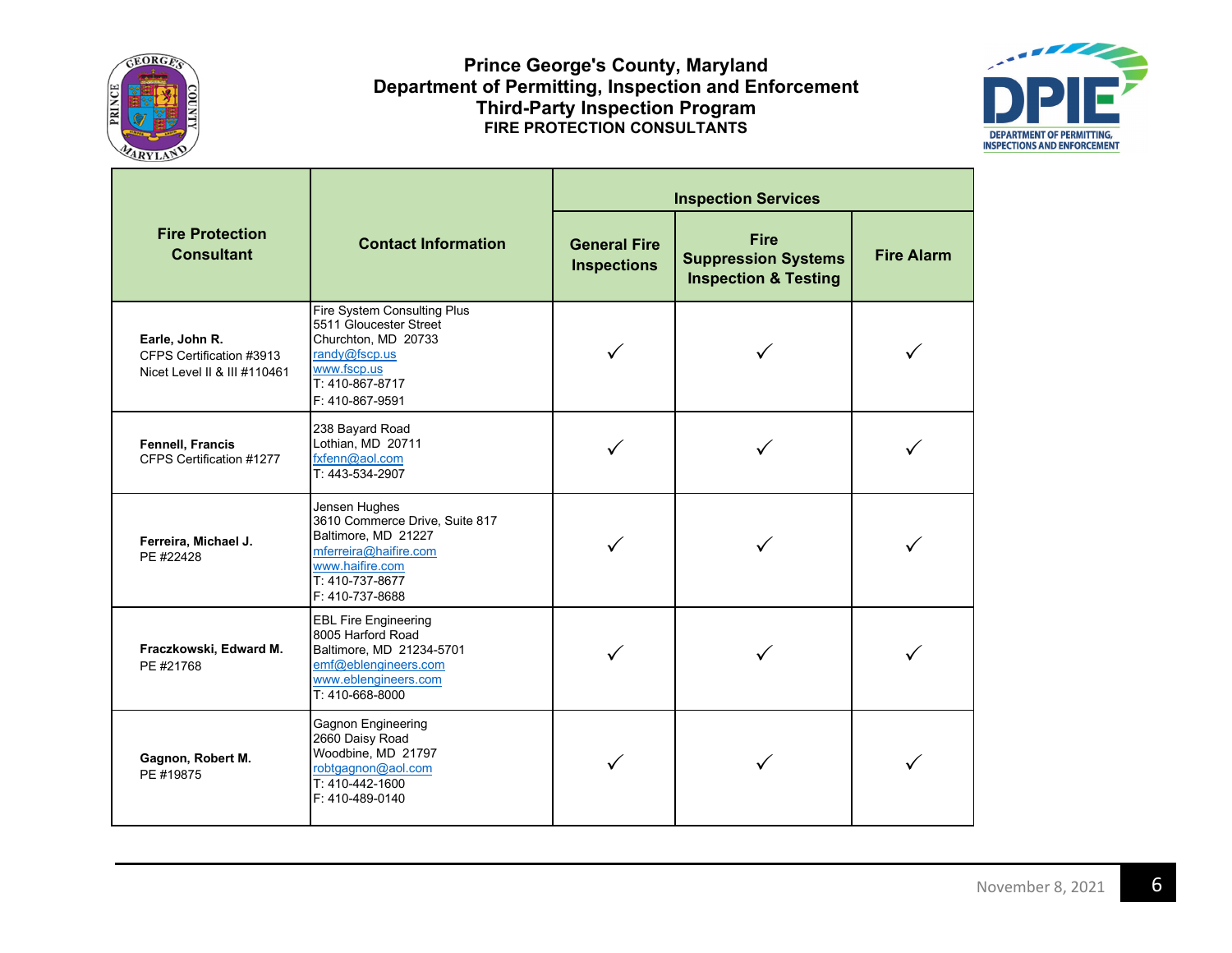



|                                             |                                                                                                                                                                   | <b>Inspection Services</b>                |                                                                              |                   |  |
|---------------------------------------------|-------------------------------------------------------------------------------------------------------------------------------------------------------------------|-------------------------------------------|------------------------------------------------------------------------------|-------------------|--|
| <b>Fire Protection</b><br><b>Consultant</b> | <b>Contact Information</b>                                                                                                                                        | <b>General Fire</b><br><b>Inspections</b> | <b>Fire</b><br><b>Suppression Systems</b><br><b>Inspection &amp; Testing</b> | <b>Fire Alarm</b> |  |
| Games, Fisseha H.<br>PE #44247              | Alpha, LLC<br>7710 Maple Avenue, #911<br>Takoma Park, MD 20912<br>fgames@alphallc.pro<br>www.alphallc.pro<br>T: 240-565-8100                                      |                                           |                                                                              |                   |  |
| Gilyeat, Sharon S.<br>PE #17547             | Koffel Associates, Inc.<br>8815 Centre Park Drive, Suite 200<br>Columbia, MD 21045<br>sgilyeat@koffel.com<br>www.koffel.com<br>T: 410-750-2246<br>F: 410-750-2588 |                                           |                                                                              |                   |  |
| Hagood, Claudia<br>PE #49069                | Klinker & Associates, Inc.<br>2455 Symphony Lane<br>Gambrills, MD 21054<br>claudiahagood@comcast.net<br>$C: 443 - 534 - 4093$                                     |                                           |                                                                              |                   |  |
| Hamby, Sr., Paul A.<br>CFPS #2849           | Planchek, Incorporated<br>6C Industrial Park Drive<br>Waldorf, MD 20602<br>phamby@planchekinc.com<br>T: 240-682-1454<br>F: 301-885-2400                           |                                           |                                                                              |                   |  |
| Hauf, Francis A.<br>PE #23177               | <b>Francis Andrew Hauf</b><br>1712 Old Eastern Avenue<br><b>Essex, MD 21221</b><br>Fhauf.hccm@comcast.net<br>T: 410-686-7950<br>F: 410-686-4307                   |                                           |                                                                              |                   |  |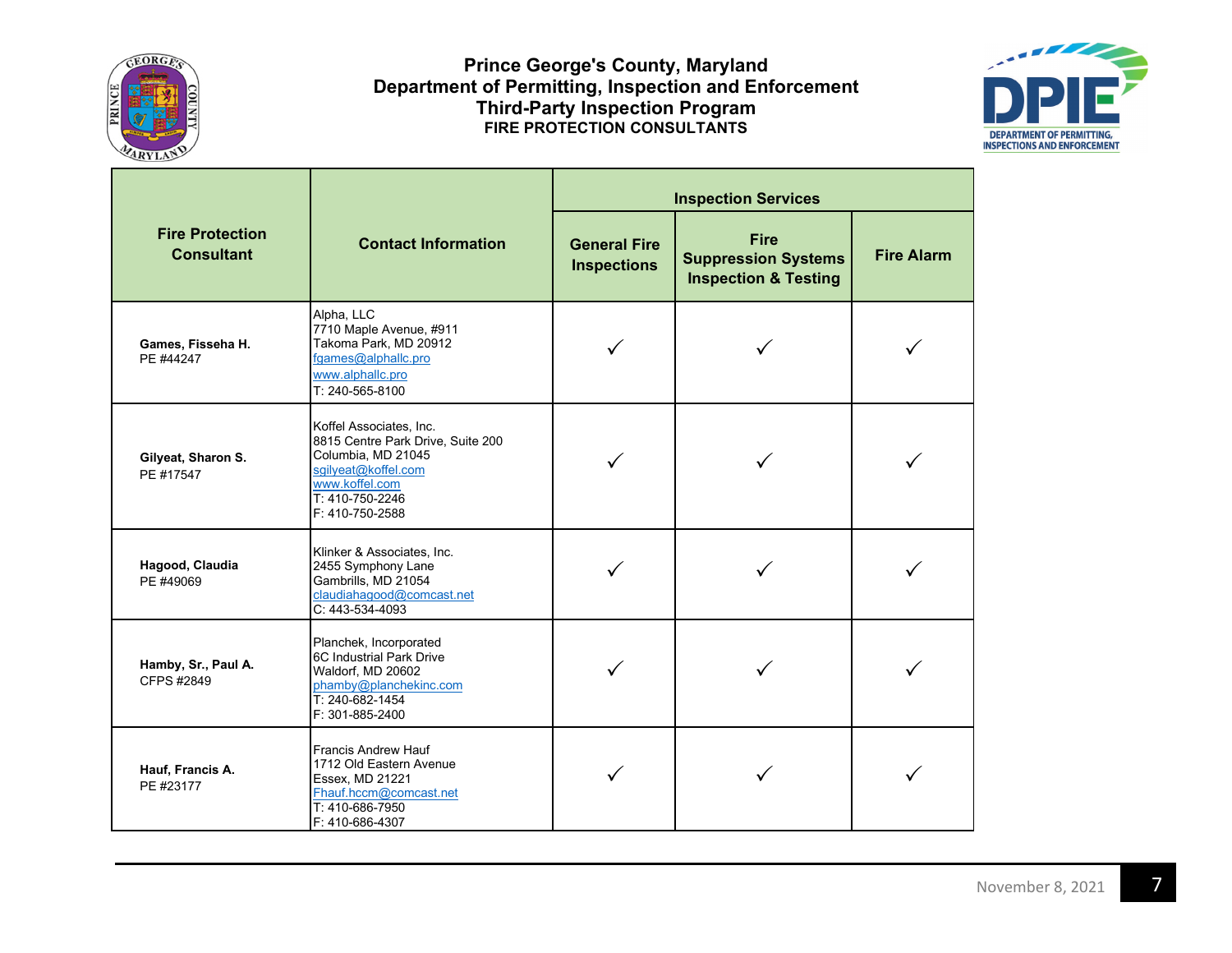



|                                             |                                                                                                                                                      | <b>Inspection Services</b>                |                                                                              |                   |  |
|---------------------------------------------|------------------------------------------------------------------------------------------------------------------------------------------------------|-------------------------------------------|------------------------------------------------------------------------------|-------------------|--|
| <b>Fire Protection</b><br><b>Consultant</b> | <b>Contact Information</b>                                                                                                                           | <b>General Fire</b><br><b>Inspections</b> | <b>Fire</b><br><b>Suppression Systems</b><br><b>Inspection &amp; Testing</b> | <b>Fire Alarm</b> |  |
| Hill, Scott A.<br>PE #27096                 | Jensen Hughes<br>3610 Commerce Drive, Suite 817<br>Baltimore, MD 21227<br>shill@haifire.com<br>www.haifire.com<br>T: 410-737-8677<br>F: 410-737-8688 |                                           |                                                                              |                   |  |
| Hill, Stephen M.<br>PE #27097               | Core Engineers Consulting Group, Inc.<br>5171 MacArthur Boulevard, NW, Suite 200<br>Washington, DC 20016<br>T: 202-464-4646                          |                                           |                                                                              |                   |  |
| Houser, Karl D.<br>PE #27188                | <b>EBL Fire Engineering</b><br>8005 Harford Road<br>Baltimore, MD 21234-5701<br>Khouser@eblengineers.com<br>T: 410-668-8000<br>F: 410-668-8001       |                                           |                                                                              |                   |  |
| Johnson, Duane<br>PE #49660                 | Diamondback Fire Protection, LLC<br>2602 Keaton Place<br>Bowie, MD 20715<br>T: 301-455-0010                                                          |                                           |                                                                              |                   |  |
| Kelley, James "Ted"<br>PE #39566            | Incendia Engineers and Consultants, LLC<br>15 Hawthorn Court<br>Rockville, MD 20850<br>tedk@incendiafire.com<br>T: 240-398-7217                      |                                           |                                                                              |                   |  |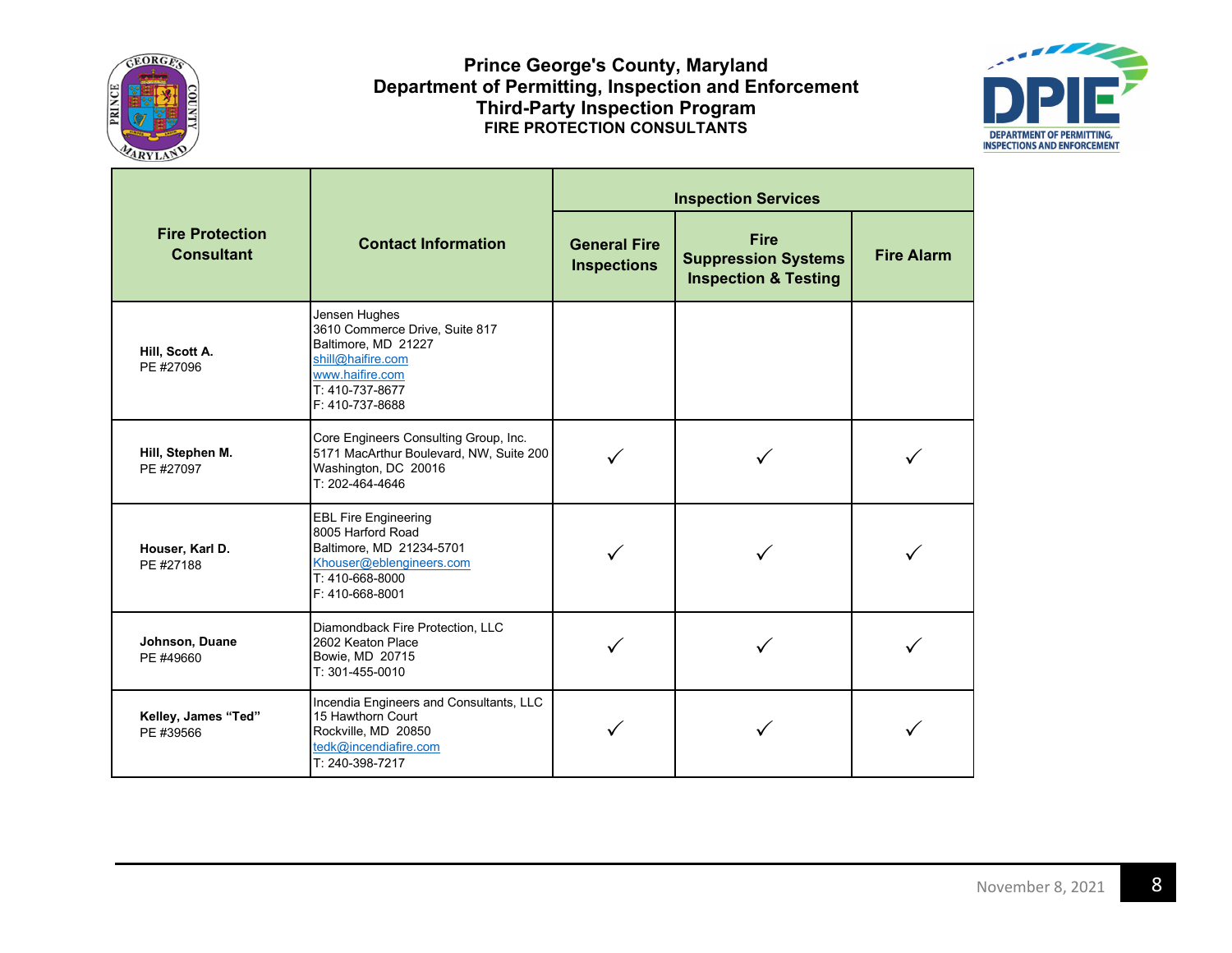



|                                             |                                                                                                                                                                                | <b>Inspection Services</b>                |                                                                              |                   |  |
|---------------------------------------------|--------------------------------------------------------------------------------------------------------------------------------------------------------------------------------|-------------------------------------------|------------------------------------------------------------------------------|-------------------|--|
| <b>Fire Protection</b><br><b>Consultant</b> | <b>Contact Information</b>                                                                                                                                                     | <b>General Fire</b><br><b>Inspections</b> | <b>Fire</b><br><b>Suppression Systems</b><br><b>Inspection &amp; Testing</b> | <b>Fire Alarm</b> |  |
| Kim, David K.<br>PE #32853                  | <b>Washington Sprinkler</b><br>12067 Cadet Ct.<br>Manassas, VA 20109<br>David.kim@washingtonsprinkler.com<br>www.washingtonsprinkler.com<br>T: 571-229-9058<br>F: 703-997-0577 |                                           |                                                                              |                   |  |
| Klinker, Richard L.<br>PE #17533            | Klinker and Associates, Inc.<br>2355 Davidsonville Road<br>Gambrills, MD 21054<br>Klinker1@verizon.net<br>T: 301-261-0898<br>F: 301-261-0898                                   |                                           |                                                                              |                   |  |
| Kurry, Joseph E.<br>PE #35800               | Jensen Hughes<br>3610 Commerce Drive, Suite 817<br>Baltimore, MD 21227<br>jkurry@jensenhughes.com<br>T: 410-737-8677 or 301-717-8579<br>F: 410-737-8688                        |                                           |                                                                              |                   |  |
| Laramee, Scott T.<br>PE #24821              | Aon Company<br>6305 Ivy Lane, Suite 220<br>Greenbelt, MD 20770<br>Scott laramee@schirmereng.com<br>T: 301-220-1212<br>F: 301-220-2256                                          |                                           |                                                                              |                   |  |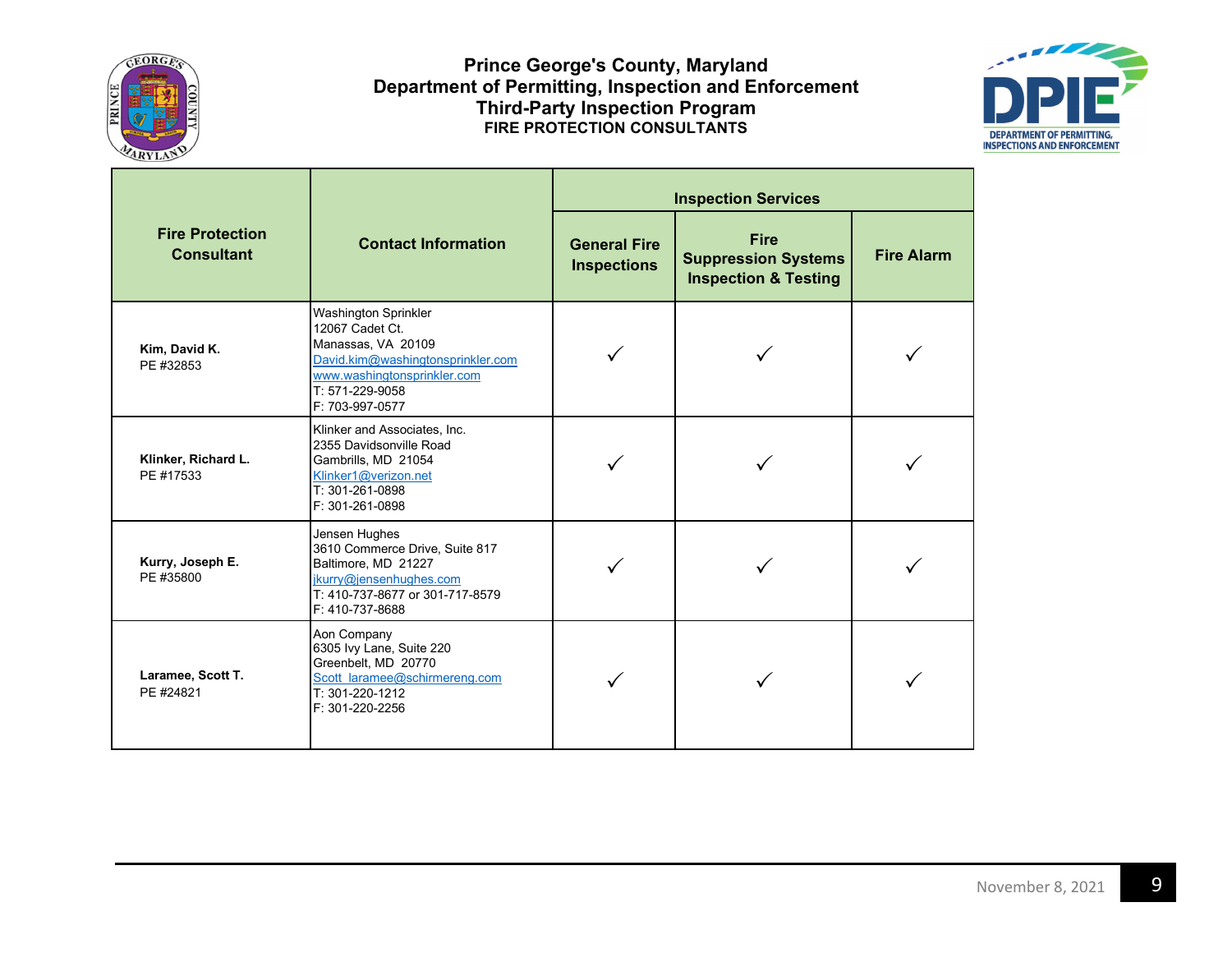



|                                             |                                                                                                                                                       | <b>Inspection Services</b>                |                                                                              |                   |  |
|---------------------------------------------|-------------------------------------------------------------------------------------------------------------------------------------------------------|-------------------------------------------|------------------------------------------------------------------------------|-------------------|--|
| <b>Fire Protection</b><br><b>Consultant</b> | <b>Contact Information</b>                                                                                                                            | <b>General Fire</b><br><b>Inspections</b> | <b>Fire</b><br><b>Suppression Systems</b><br><b>Inspection &amp; Testing</b> | <b>Fire Alarm</b> |  |
| Lentocha, Mark A.<br>PE #16642              | Aon Company<br>6305 Ivy Lane, Suite 220<br>Greenbelt, MD 20770<br>Mark lentocha@schirmereng.com<br>T: 301-220-1212<br>F: 301-220-2256                 |                                           |                                                                              |                   |  |
| London, Lloyd C.<br>Nicet #123562           | London Technologies, LLC<br>1100 Wicomico Street<br>Baltimore, MD 21230<br>Lloyd@londontech.net<br>T: 410-230-0150<br>F: 410-230-0644                 |                                           |                                                                              |                   |  |
| Luers, Ariam C.<br>PE #27098                | Jensen Hughes<br>3610 Commerce Drive, Suite 817<br>Baltimore, MD 21227<br>aluers@haifire.com<br>www.haifire.com<br>T: 410-737-8677<br>F: 410-737-8688 |                                           |                                                                              |                   |  |
| Mayl, Eric N.<br>PE #26766                  | <b>CORE Engineers Consulting Group</b><br>5171 MacArthur Blvd, Suite 200, NW<br>Washington, DC 20016<br>T: 202-464-4646<br>F: 202-527-7900            |                                           |                                                                              |                   |  |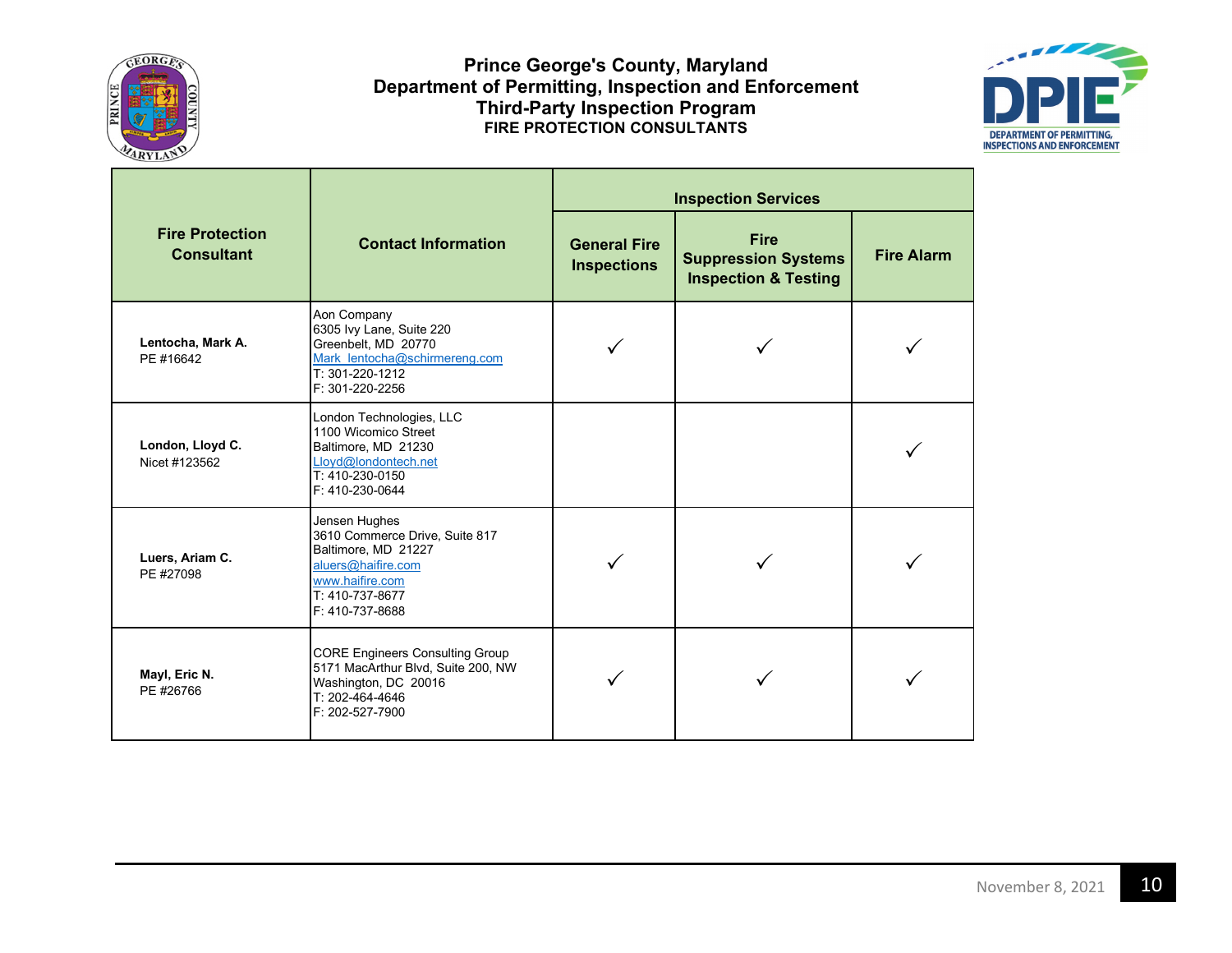



|                                             |                                                                                                                                                                                 | <b>Inspection Services</b>                |                                                                              |                   |  |
|---------------------------------------------|---------------------------------------------------------------------------------------------------------------------------------------------------------------------------------|-------------------------------------------|------------------------------------------------------------------------------|-------------------|--|
| <b>Fire Protection</b><br><b>Consultant</b> | <b>Contact Information</b>                                                                                                                                                      | <b>General Fire</b><br><b>Inspections</b> | <b>Fire</b><br><b>Suppression Systems</b><br><b>Inspection &amp; Testing</b> | <b>Fire Alarm</b> |  |
| Mathias, Daniel J.<br>PE #21815             | Absolute Fire Protection, Inc.<br>836 Ritchie Highway, Suite 6<br>Severna Park, MD 21146<br>dmathias@absolutefp.com<br>www.absolutefp.com<br>T: 410-544-7771<br>F: 410-544-7113 |                                           | Fire Pumps and<br>Standpipe<br><b>Systems Only</b>                           |                   |  |
| McBride, Jeffery P.<br>PE #18546            | <b>EBL Fire Engineering</b><br>8005 Harford Road<br>Baltimore, MD 21234-5701<br>imcbride@eblengineers.com<br>T: 410-668-8000<br>F: 410-668-8001                                 |                                           |                                                                              |                   |  |
| Mehran, Mohammad<br>PE #43117               | <b>Allied Fire Protection</b><br>3815 Bunker Hill Road<br>Brentwood. MD 20722<br>ronm@alliedfireinc.com<br>T: 301-985-3031                                                      |                                           |                                                                              |                   |  |
| Meng, Shi<br>PE #30021                      | Jensen Hughes<br>3040 Williams Drive, Suite 400<br>Fairfax, VA 22031-4618<br>smeng@rjagroup.com<br>www.rjagroup.com<br>T: 703-641-4600<br>F: 703-641-4608                       |                                           |                                                                              |                   |  |
| Murphy Jr., Francis L.<br>PE #200388        | <b>AECOM</b><br>3101 Wilson Boulevard, Suite 900<br>Arlington, VA 22201<br>Frank.murphy@dmjmhn.aecom.com<br>T: 703-682-6043<br>F: 703-682-4901                                  |                                           |                                                                              |                   |  |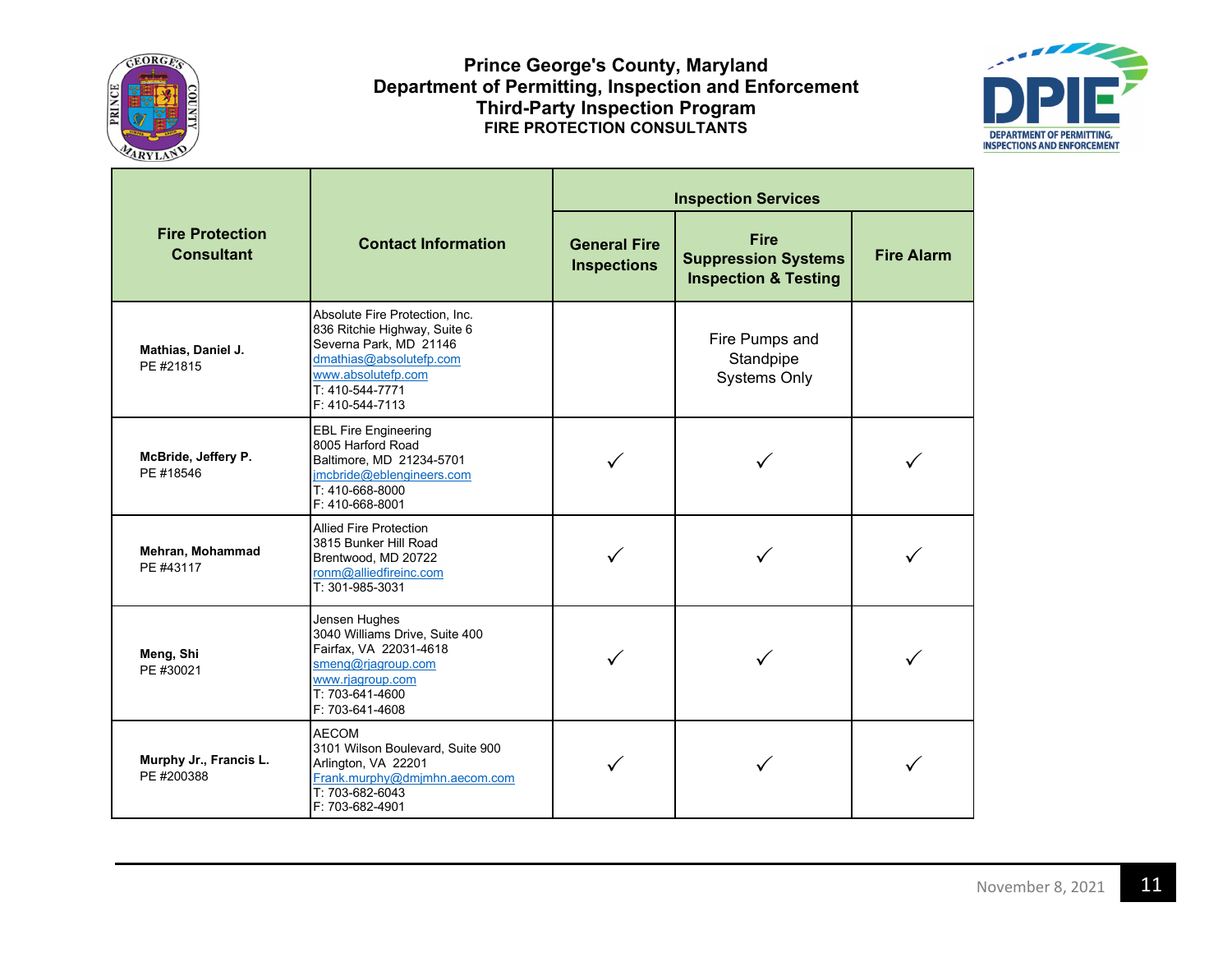



|                                             |                                                                                                                                                                                           | <b>Inspection Services</b>                |                                                                              |                   |
|---------------------------------------------|-------------------------------------------------------------------------------------------------------------------------------------------------------------------------------------------|-------------------------------------------|------------------------------------------------------------------------------|-------------------|
| <b>Fire Protection</b><br><b>Consultant</b> | <b>Contact Information</b>                                                                                                                                                                | <b>General Fire</b><br><b>Inspections</b> | <b>Fire</b><br><b>Suppression Systems</b><br><b>Inspection &amp; Testing</b> | <b>Fire Alarm</b> |
| Parker, Arthur J.<br>PE #22461              | Jensen Hughes<br>3610 Commerce Drive, Suite 817<br>Baltimore, MD 21227<br>aparker@haifire.com<br>www.haifire.com<br>T: 410-737-8677<br>F: 410-737-8688                                    |                                           |                                                                              |                   |
| Parker Jr., Robert T.<br>CFPS #1782         | Parker Fire Code Consultant<br>424 Ashton Drive<br>Davenport, MD 33837<br>bob@parkerfirecode.com<br>C: 443-336-2215                                                                       |                                           |                                                                              |                   |
| Perrault, Donald J.<br>PE #15246            | Rhino Fire Protection Engineering, PLLC<br>12359 Sunrise Valley Drive, Suite 350<br>Reston, VA 20191<br>dperrault@rihinofpe.com<br>www.rihnofpe.com<br>T: 703-476-5034<br>C: 240-565-5307 |                                           |                                                                              |                   |
| Powell, Keith H.<br>PE #22625               | PFP Engineering & Design, Inc.<br>7543 Ridge Road<br>Frederick, MD 21702<br>keith@pfp-engineering.com<br>T: 301-371-3502<br>F: 301-371-3503                                               |                                           |                                                                              |                   |
| Prasad, Ajay V.<br>PE #24824                | Jensen Hughes<br>3610 Commerce Drive, Suite 817<br>Baltimore, MD 21227<br>aprasad@haifire.com<br>www.haifire.com<br>T: 410-737-8677<br>F: 410-737-8688                                    |                                           |                                                                              |                   |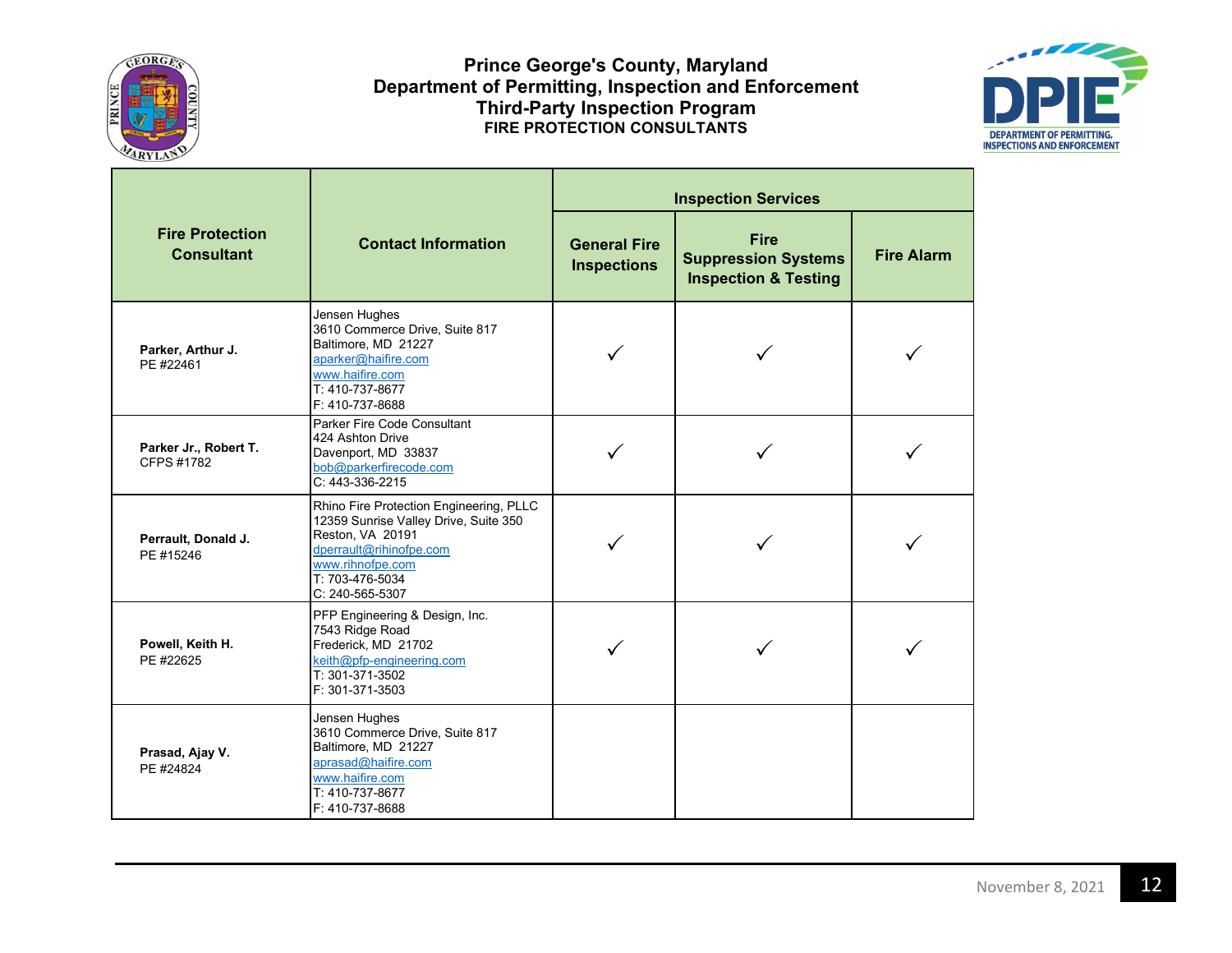



|                                             |                                                                                                                                                                                   | <b>Inspection Services</b>                |                                                                              |                   |
|---------------------------------------------|-----------------------------------------------------------------------------------------------------------------------------------------------------------------------------------|-------------------------------------------|------------------------------------------------------------------------------|-------------------|
| <b>Fire Protection</b><br><b>Consultant</b> | <b>Contact Information</b>                                                                                                                                                        | <b>General Fire</b><br><b>Inspections</b> | <b>Fire</b><br><b>Suppression Systems</b><br><b>Inspection &amp; Testing</b> | <b>Fire Alarm</b> |
| Reardon, Michael<br>PE #36809               | Reardon Fire Consulting<br>109 Taft Terrace<br>Sykesville, MD 21784<br>mreardon@RFCFireProtection.com<br>www.RFCFireProtection.com<br>T: 443-974-6705                             |                                           |                                                                              |                   |
| Reese, Jules D.<br>PE #14153                | Independent Consultants & Engineers, Inc.<br>15861 Commerce Court<br>Upper Marlboro, MD 20772<br>JULES@drdirt-ice.com<br>www.drdirt-ice.com<br>T: 301-218-5458<br>F: 301-218-6117 |                                           |                                                                              |                   |
| Rhodes, Brian T.<br>PE #23225               | Jensen Hughes<br>3610 Commerce Drive, Suite 817<br>Baltimore, MD 21227<br>brhodes@haifire.com<br>www.haifire.com<br>T: 410-737-8677<br>F: 410-737-8688                            |                                           |                                                                              |                   |
| Rosenbaum, Eric R.<br>PE #18957             | Jensen Hughes<br>3610 Commerce Drive, Suite 817<br>Baltimore, MD 21227<br>erosenbaum@haifire.com<br>www.haifire.com<br>T: 410-737-8677<br>F: 410-737-8688                         |                                           |                                                                              |                   |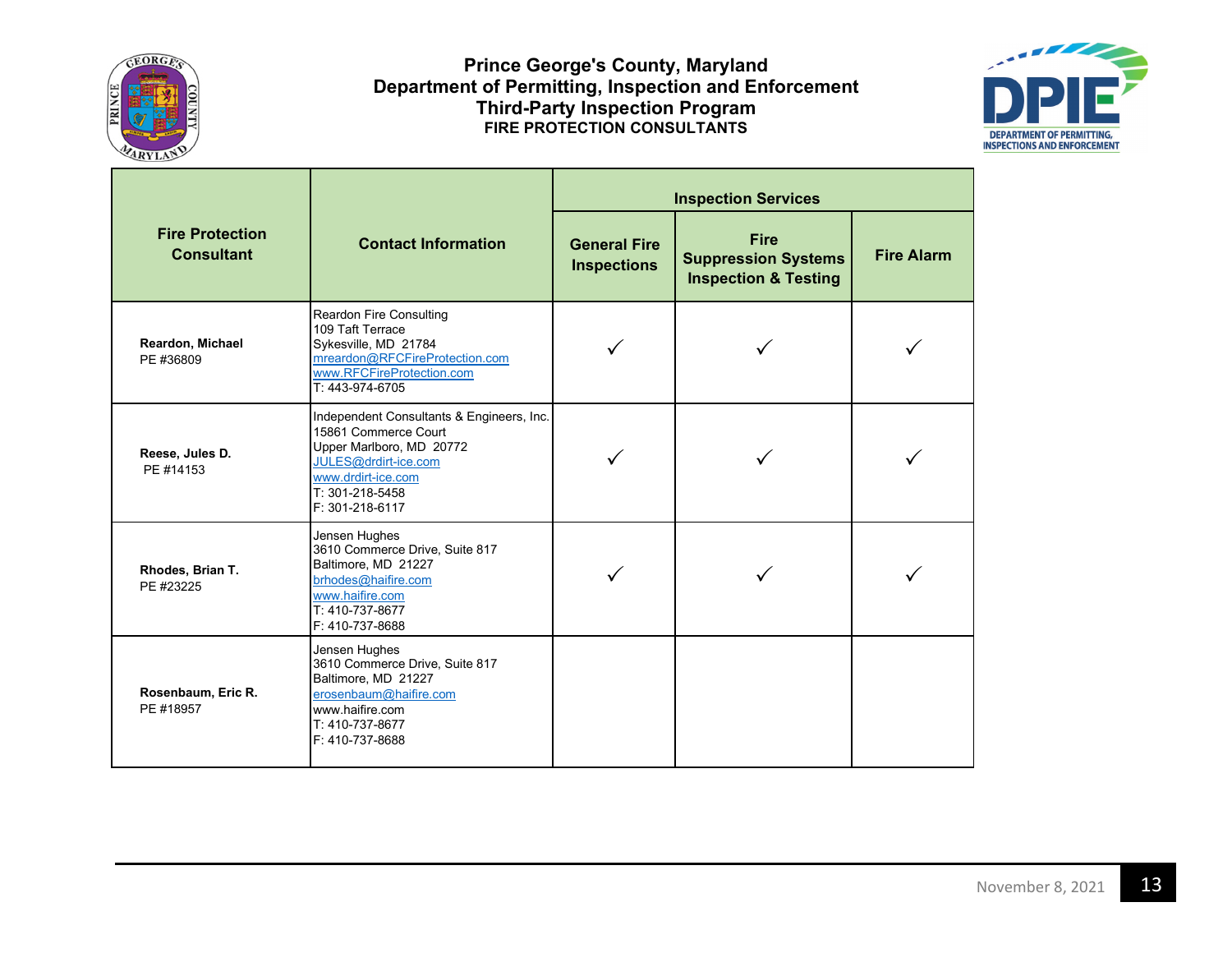



|                                             |                                                                                                                                                                                       | <b>Inspection Services</b>                |                                                                              |                   |
|---------------------------------------------|---------------------------------------------------------------------------------------------------------------------------------------------------------------------------------------|-------------------------------------------|------------------------------------------------------------------------------|-------------------|
| <b>Fire Protection</b><br><b>Consultant</b> | <b>Contact Information</b>                                                                                                                                                            | <b>General Fire</b><br><b>Inspections</b> | <b>Fire</b><br><b>Suppression Systems</b><br><b>Inspection &amp; Testing</b> | <b>Fire Alarm</b> |
| Ruth Jr., Charles F.<br>PE #23102           | CR Fire Protection Engineering, Inc.<br>374 Hartman Drive<br>Severna Park, MD 21146<br>Charlesruth2@comcast.net<br>T: 443-677-5991<br>F: 410-647-8151                                 |                                           |                                                                              |                   |
| Saffer, Joseph<br>Nicet Level IV #117687    | American Automatic Sprinkler Company,<br>Inc.<br>3149 Draper Drive<br>Fairfax, VA 22031<br>T: 703-849-8180                                                                            |                                           |                                                                              |                   |
| Schildt, Jr., Donald W.<br>PE #36858        | 9 Windward Lane<br>Thurmont, MD 21788<br>dschildt.fpe@gmail.com<br>T: 240-315-7220                                                                                                    |                                           |                                                                              |                   |
| Stehle, William N.<br>PE #7943              | Stehle Engineering Corporation<br>14400 Old Mill Road, Suite 101<br>Upper Marlboro, MD 20772<br>bill@stehle-engr.com<br>T: 410-798-1100<br>F: 301-807-4128                            |                                           |                                                                              |                   |
| Sullivan, Dennis A.<br>PE #15016            | Applied Fire Protection Engineering, Inc.<br>14401 Sweitzer Lane, Suite 40<br>Laurel, MD 20707<br>DSullivan@AFPE.us<br>www.afpservices.net<br>T: 301-595-5558x1011<br>F: 301-931-3337 |                                           |                                                                              |                   |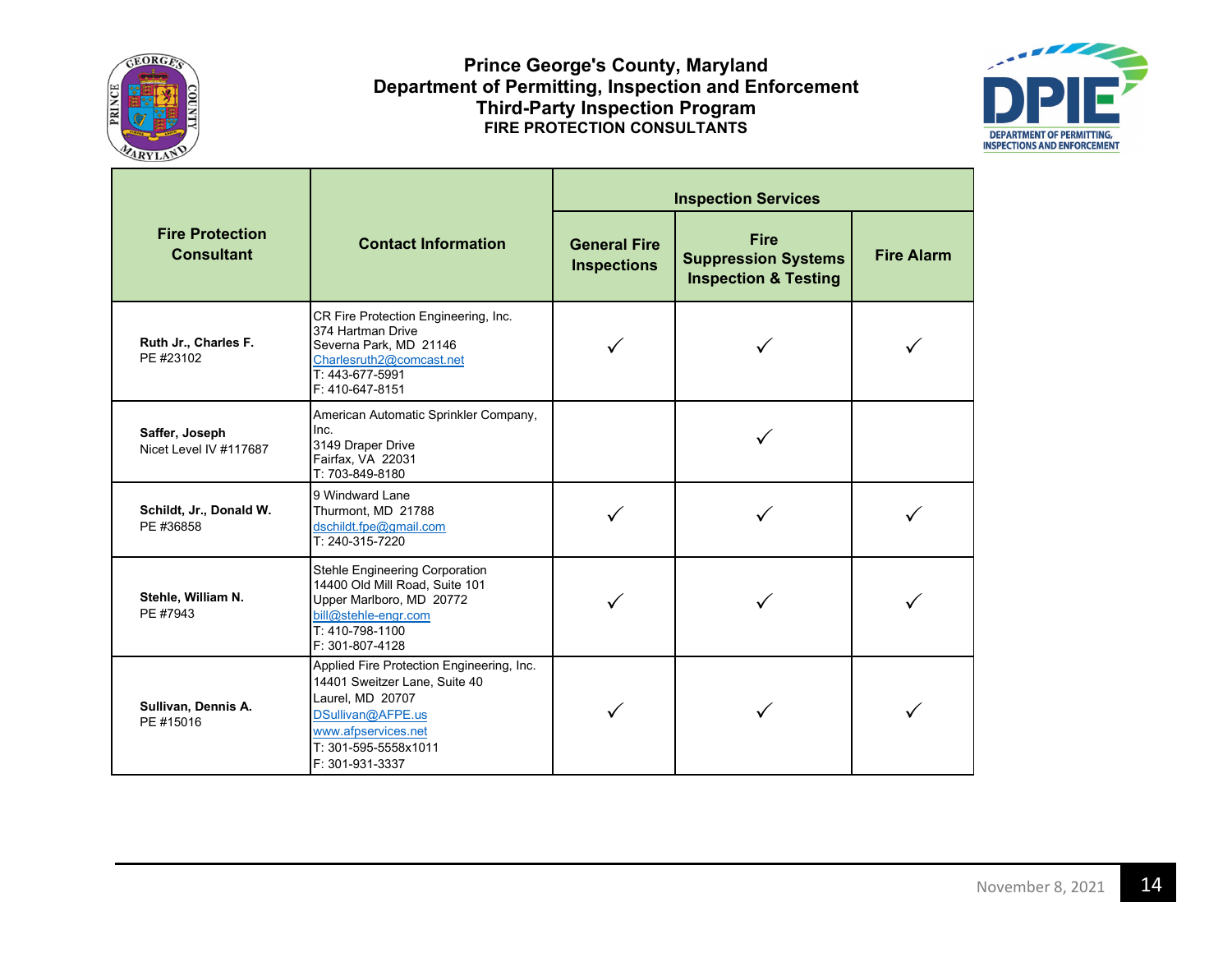



|                                             |                                                                                                                                                                      | <b>Inspection Services</b>                |                                                                              |                   |
|---------------------------------------------|----------------------------------------------------------------------------------------------------------------------------------------------------------------------|-------------------------------------------|------------------------------------------------------------------------------|-------------------|
| <b>Fire Protection</b><br><b>Consultant</b> | <b>Contact Information</b>                                                                                                                                           | <b>General Fire</b><br><b>Inspections</b> | <b>Fire</b><br><b>Suppression Systems</b><br><b>Inspection &amp; Testing</b> | <b>Fire Alarm</b> |
| Thompson, Craig P.<br>PE #23140             | Rhino Fire Protection Engineering, PLLC<br>12359 Sunrise Valley Drive, Suite 350<br>Reston, VA 20191<br>cthompson@rhinofpe.com<br>T: 703-476-5034<br>F: 703-476-5038 |                                           |                                                                              |                   |
| Toomey, Gerald P.<br>PE #12979              | Toomey Engineering Corp.<br>2410 Cobblestone Way<br>Frederick, MD 21704<br>toomeycorp@msn.com<br>T: 301-620-8762<br>F: 301-695-2801                                  |                                           |                                                                              |                   |
| Vander Roest, Nathan J.<br>PE #32913        | Vuur Consulting, LLC<br>2466 Jostaberry Way<br>Odenton, MD 21113<br>nvanderroest@vuurconsulting.com<br>www.vuurconsulting.com<br>T: 240-882-6036<br>F: 410-695-0665  |                                           |                                                                              |                   |
| Wheeler, Dale R.<br>PE #16211               | <b>Systech Fire Protection, LLC</b><br>4910 Quality Drive<br>Fredericksburg, VA 22408<br>dale.wheeler@systechfire.com<br>T: 703-477-5928                             |                                           |                                                                              |                   |
| White, David A.<br>PE #21770                | Jensen Hughes<br>3610 Commerce Drive, Suite 817<br>Baltimore, MD 21227<br>dwhite@haifire.com<br>www.haifire.com<br>T: 410-737-8677<br>F: 410-737-8688                |                                           |                                                                              |                   |